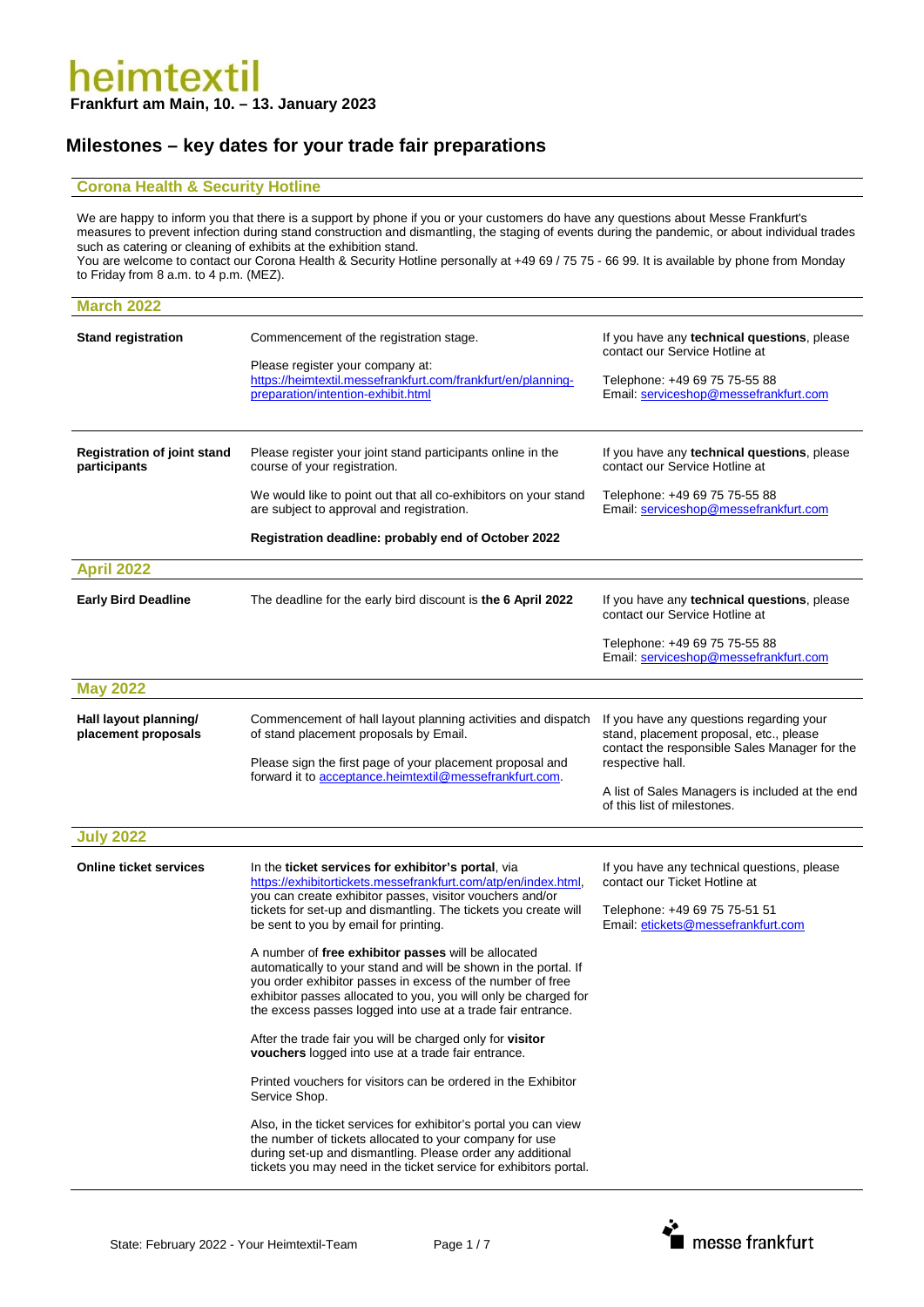| <b>Services</b>                       | Once you have signed into the Exhibitor Services<br>Shop at<br>https://serviceshop.messefrankfurt.com/portallogi<br>n?lang=de using your trade fair login data you can<br>order the services you need including<br>• modular and individualised stand construction<br>· utilities connections (electricity, water,<br>telecommunications, etc.)<br>• stand equipment (furniture, carpets, decorations,<br>media technology, etc.)<br>• stand services (security, cleaning, hostesses,<br>etc.)<br>• marketing and/or press services (advertising on<br>the exhibition grounds, banners, add-ons to your<br>online presence, etc.)<br>• parking tickets<br>• catering and events (parties at your stand,<br>deliveries to your stand)<br>• logistics<br>• early installation<br>Please note the different order deadlines depending on the<br>service. | If you have any technical questions regarding<br>our order system, please contact our Service<br>Hotline at<br>Telephone: +49 69 75 75-29 99<br>E-mail: serviceshop@messefrankfurt.com<br>If you have any questions regarding your<br>trade fair login data, please address them to<br>myaccount@messefrankfurt.com.                                                                                                                                                                                                                                                |
|---------------------------------------|-------------------------------------------------------------------------------------------------------------------------------------------------------------------------------------------------------------------------------------------------------------------------------------------------------------------------------------------------------------------------------------------------------------------------------------------------------------------------------------------------------------------------------------------------------------------------------------------------------------------------------------------------------------------------------------------------------------------------------------------------------------------------------------------------------------------------------------------------------|---------------------------------------------------------------------------------------------------------------------------------------------------------------------------------------------------------------------------------------------------------------------------------------------------------------------------------------------------------------------------------------------------------------------------------------------------------------------------------------------------------------------------------------------------------------------|
| <b>August 2022</b>                    |                                                                                                                                                                                                                                                                                                                                                                                                                                                                                                                                                                                                                                                                                                                                                                                                                                                       |                                                                                                                                                                                                                                                                                                                                                                                                                                                                                                                                                                     |
| <b>Media Package</b>                  | The Media Package Manager (MPM) is the<br>practical online tool for your trade fair marketing:<br>You can easily create your company profile<br>and the MPM publishes it in the familiar<br>media channels of Messe Frankfurt: from the<br>the printed catalogue to the interactive<br>map of the exhibition grounds and the exhibitor and product<br>search on our website and in the Navigator App.<br>The Media Package Manager will be available from end of<br>August.<br>Further information can be found at:<br>https://heimtextil.messefrankfurt.com/frankfurt/en/planning-<br>preparation/exhibitors.html                                                                                                                                                                                                                                    | If you have any questions, please contact<br>Messe Frankfurt Medien und Service GmbH<br>at<br>Telephone: +49 69 75 75-51 31<br>Email:<br>mediapackage.heimtextil@messefrankfurt.com                                                                                                                                                                                                                                                                                                                                                                                 |
| <b>Special Interest</b><br>Programmes | Dispatch of an e-mail with information regarding<br>your participation in our Special Interest<br>Programmes (Interior.Architecture.Hospitality<br>Directory, Green Directory, Retail-Trade<br>Suppliers, Weavers)<br>Find more information at<br>https://heimtextil.messefrankfurt.com/frankfurt/de/<br>programm-events/special-interest.html                                                                                                                                                                                                                                                                                                                                                                                                                                                                                                        | If you have any questions, please contact<br>Interior.Architecture.Hospitality Directory.<br><b>Kirstin Reischl</b><br>Telephone: +49 69 75 75-64 56<br>E-mail: kirstin.reischl@messefrankfurt.com<br>Green Directory:<br><b>Olga Drexler</b><br>Telephone +49 69 75 75-63 70<br>E-mail: olga.drexler@messefrankfurt.com<br>Retail-Trade Suppliers:<br><b>Lena Riedel</b><br>Telephone: +49 69 75 75-68 23<br>E-mail: lena.riedel@messefrankfurt.com<br>Weavers:<br>Sandra Neumann<br>Telephone: +49 69 75 75-64 26<br>E-mail:<br>sandra.neumann@messefrankfurt.com |

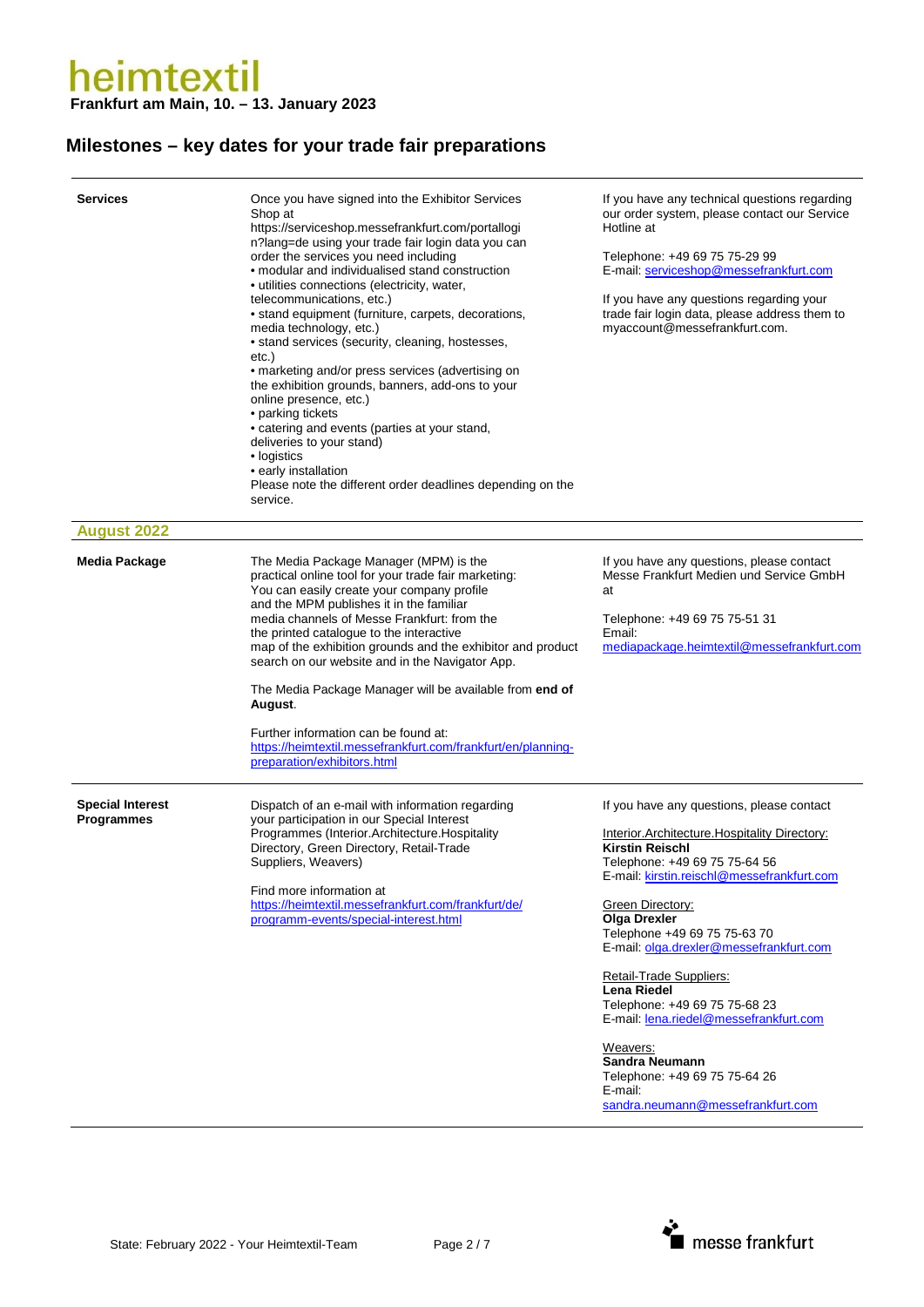| <b>September 2022</b>                                          |                                                                                                                                                                                                                            |                                                                                                                            |
|----------------------------------------------------------------|----------------------------------------------------------------------------------------------------------------------------------------------------------------------------------------------------------------------------|----------------------------------------------------------------------------------------------------------------------------|
| <b>Heimtextil Trends 22/23</b>                                 | You will receive an emailing regarding fabric submissions for<br>our Trend Area.                                                                                                                                           | If you have any questions, please contact                                                                                  |
|                                                                | The deadline is expected to be the <b>end of October</b> .                                                                                                                                                                 | <b>Shirley Tale</b><br>Telephone: +49 69 75 75-62 43<br>Email: shirley.tale@messefrankfurt.com                             |
| <b>Promotion Material</b>                                      | You can now find the promotion materials in the Shop for<br>Exhibitor Services at:                                                                                                                                         | If you have any questions, please contact                                                                                  |
|                                                                | www.serviceshop.messefrankfurt.com/portallogin.                                                                                                                                                                            | <b>Katrin Fuchs</b><br>Telephone: +49 69 75 75-63 89                                                                       |
|                                                                | There you can download the digital promotion materials (e.g.<br>e-cards, online banners, e-mail signatures) directly. You can<br>also order invitation cards there and switch to the Ticket Shop<br>for the voucher codes. | Email: katrin.fuchs@messefrankfurt.com                                                                                     |
|                                                                | In September, we will send you an e-mailing regarding the<br>promotion materials and show you the best ways to promote<br>your trade fair presence to your customers.                                                      |                                                                                                                            |
| October 2022                                                   |                                                                                                                                                                                                                            |                                                                                                                            |
| <b>Services</b>                                                | Once you have signed into the Exhibitor Services Shop at<br>www.serviceshop.messefrankfurt.com using your trade fair<br>login data you can order the services you need. Including:                                         | If you have any technical questions<br>regarding our order system, please contact<br>our Service Hotline at                |
|                                                                | • modular and individualised stand construction<br>• Utilities connections (electricity, water, telecommunications,<br>etc.)                                                                                               | Telephone: +49 69 75 75-29 99<br>Email: serviceshop@messefrankfurt.com                                                     |
|                                                                | • stand equipment (furniture, carpets, decorations, media<br>technology, etc.)<br>• stand services (security, cleaning, hostesses, etc.)<br>• Marketing and/or press services (advertising on the                          | If you have any questions regarding your<br>trade fair login data, please address them to<br>myaccount@messefrankfurt.com. |
|                                                                | exhibition grounds, banners, add-ons to your online presence,<br>etc.)<br>• parking tickets<br>• catering and events (parties at your stand, deliveries to your                                                            |                                                                                                                            |
|                                                                | stand)<br>• logistics<br>• early installation                                                                                                                                                                              |                                                                                                                            |
|                                                                | Please note that order deadlines may vary depending on the<br>service ordered.                                                                                                                                             |                                                                                                                            |
| Deadline for payment of<br>stand rental costs                  | Please note: All invoices for stand rentals must be settled by<br>27 of October 2022.                                                                                                                                      |                                                                                                                            |
| <b>Deadline for registering</b><br>joint stand participants    | Please note: The registration deadline for your joint stand<br>participants is expected to be at the end of October 2022.                                                                                                  | If you have any technical questions, please<br>contact our Service Hotline at                                              |
|                                                                |                                                                                                                                                                                                                            | Telephone: +49 69 75 75-55 88<br>Email: serviceshop@messefrankfurt.com                                                     |
| Deadline for participation<br>in Special Interest<br>Programme | Please note: The deadline for submitting your<br>data to participate in any of the Special Interest<br>Programmes is in October 2022.                                                                                      |                                                                                                                            |
| <b>November 2022</b>                                           |                                                                                                                                                                                                                            |                                                                                                                            |
| <b>Deadline for Media</b><br>Package                           | Please note: The deadline for submitting your data for entry in<br>the catalogue is expected to be at the beginning of<br>November 2022.                                                                                   | If you have any questions, please contact<br>Messe Frankfurt Medien und Service GmbH at                                    |
|                                                                |                                                                                                                                                                                                                            | Telephone: +49 69 75 75-51 31<br>Email:                                                                                    |
|                                                                |                                                                                                                                                                                                                            | mediapackage.heimtextil@messefrankfurt.com                                                                                 |

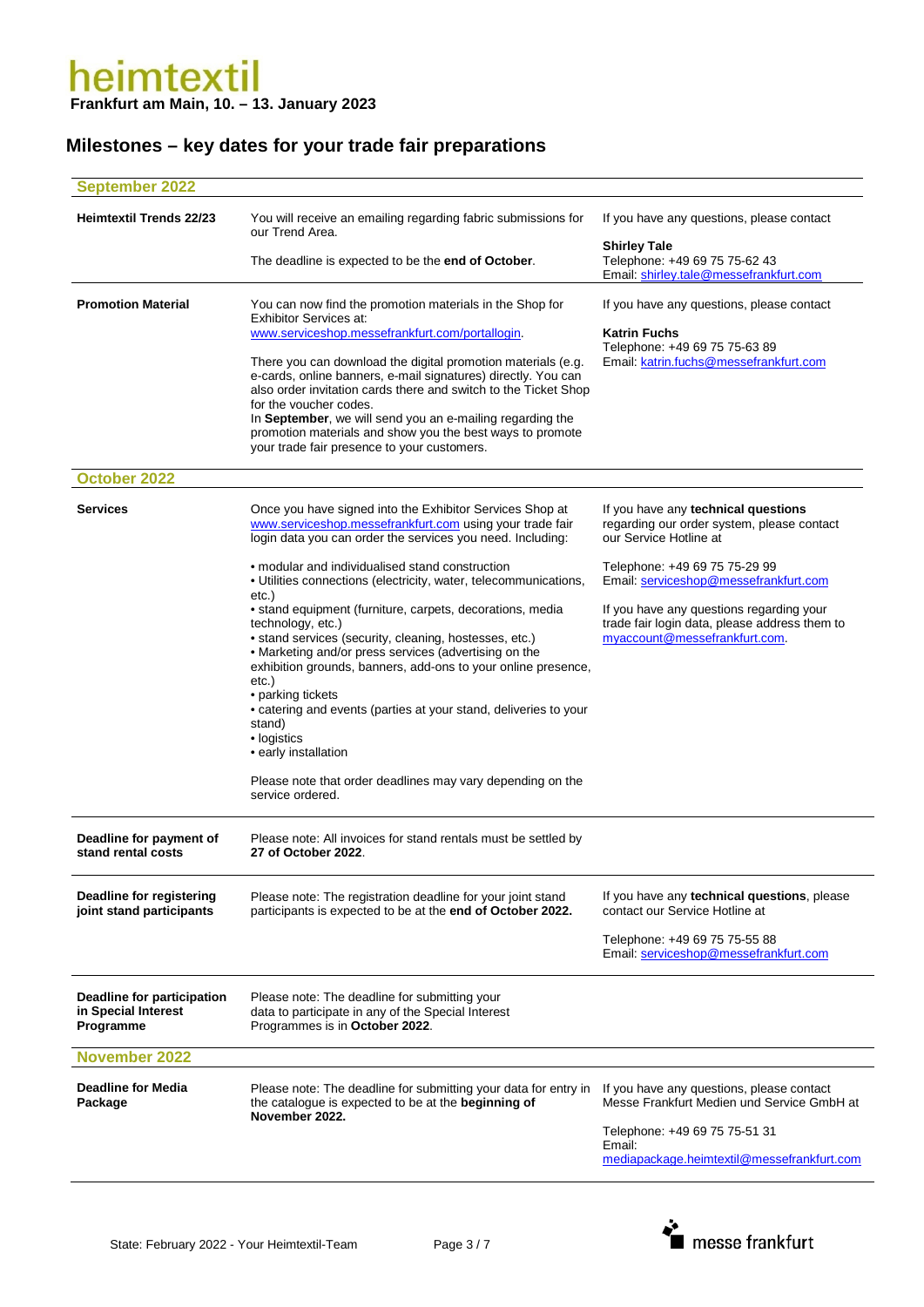| <b>Registration of vehicles</b><br>used for set-up and<br>dismantling<br><b>Order deadlines</b> | Please note: Every vehicle you intend to use to access the<br>exhibition grounds for set-up and/or dismantling activities<br>must be registered online.<br>Please register your vehicles at<br>www.gateway.messefrankfurt.com<br>Ordering deadline for:<br>• suspended ceilings/rigging<br>• parking tickets                                                                                                                                                                                                                                                                                                                                                                                                                                                                                                                                                                                                                                                                                                                                                                                                                                                                                                                         | If you have any questions, please contact our<br>Logistics Team at<br>Telephone: +49 69 75 75-60 75<br>Email: logistik@messefrankfurt.com                                                                                                                                                                           |
|-------------------------------------------------------------------------------------------------|--------------------------------------------------------------------------------------------------------------------------------------------------------------------------------------------------------------------------------------------------------------------------------------------------------------------------------------------------------------------------------------------------------------------------------------------------------------------------------------------------------------------------------------------------------------------------------------------------------------------------------------------------------------------------------------------------------------------------------------------------------------------------------------------------------------------------------------------------------------------------------------------------------------------------------------------------------------------------------------------------------------------------------------------------------------------------------------------------------------------------------------------------------------------------------------------------------------------------------------|---------------------------------------------------------------------------------------------------------------------------------------------------------------------------------------------------------------------------------------------------------------------------------------------------------------------|
| <b>Stand construction plans</b><br>subject to approval                                          | Please observe the technical guidelines available at<br>www.heimtextil.messefrankfurt.com<br>The following types of construction are subject to approval                                                                                                                                                                                                                                                                                                                                                                                                                                                                                                                                                                                                                                                                                                                                                                                                                                                                                                                                                                                                                                                                             | If you have any questions, please contact<br>standapproval@messefrankfurt.com                                                                                                                                                                                                                                       |
|                                                                                                 | regardless of size:<br>• two-storey trade-fair stands<br>• walls higher than 4m<br>• closed ceilings<br>• floor platforms higher than 0.20m<br>• glass formations<br>• moving elements<br>• theatre or audience rooms<br>• separate display areas<br>• outdoor structures<br>• flying assemblies<br>Stands that do not include any of the above features and<br>measure less than 100 m <sup>2</sup> are not subject to approval.<br>The following types of construction are subject to inspection<br>by a structural engineer:<br>• specialty structures<br>• two-storey structures<br>· outdoor trade fair stands<br>• flying assemblies<br>• theatre or audience rooms<br>• separate display areas<br>If no statics-related information prepared by a second,<br>independent structural engineer is provided, the engineering<br>firm contracted by Messe Frankfurt will conduct the<br>inspection. The cost will be charged to the exhibitor<br>separately.<br>The cost of the approval process (review of documents<br>submitted and on-site inspection) will be charged to the<br>exhibitor/builder of the stand. Exhibitors/builders of stands<br>may incur additional costs if no static-related information is<br>provided. |                                                                                                                                                                                                                                                                                                                     |
| <b>December 2022</b>                                                                            |                                                                                                                                                                                                                                                                                                                                                                                                                                                                                                                                                                                                                                                                                                                                                                                                                                                                                                                                                                                                                                                                                                                                                                                                                                      |                                                                                                                                                                                                                                                                                                                     |
| Deadline for ordering<br>services                                                               | Please note:<br>From the end of December, 2022 we will charge an<br>express surcharge of 25% on selected services. As we<br>strive to provide you with the best possible support for the<br>construction of your stand, we ask that you kindly order the<br>products you need as early as possible to ensure all the<br>resources can be prepared for you efficiently and in a timely<br>manner.                                                                                                                                                                                                                                                                                                                                                                                                                                                                                                                                                                                                                                                                                                                                                                                                                                     | If you have any technical questions regarding<br>our order system, please contact our Service<br>Hotline at<br>Telephone: +49 69 75 75-29 99<br>Email: serviceshop@messefrankfurt.com<br>If you have any questions regarding your trade<br>fair login data, please address them to<br>myaccount@messefrankfurt.com. |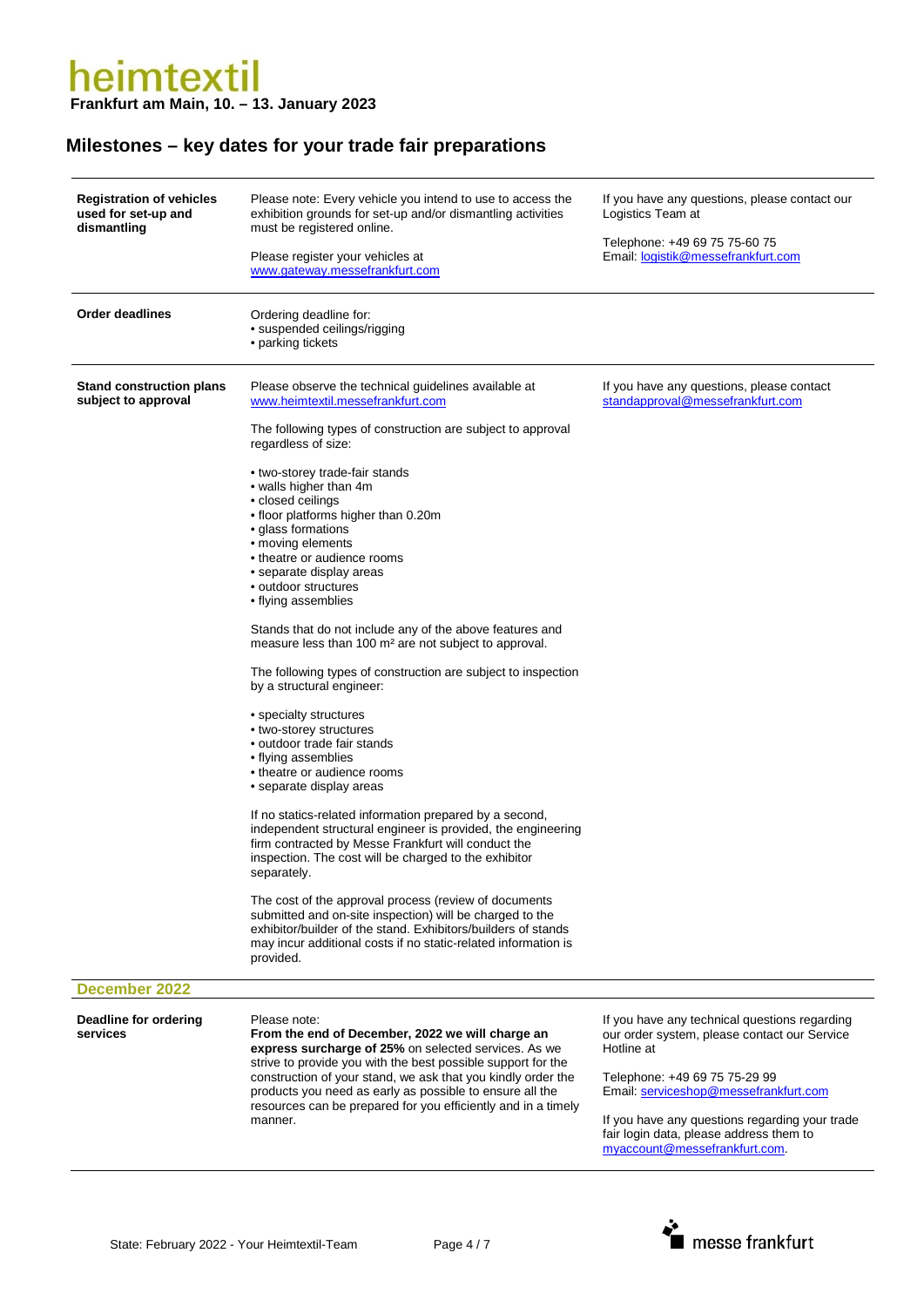#### **Milestones – key dates for your trade fair preparations**

| Deadline for submitting<br>catalogue amendments<br>(Media Package) | Please note: The deadline for submitting your data to amend<br>an entry in the catalogue is expected to be in December<br>2022.                                                           | If you have any questions, please contact<br>Messe Frankfurt Medien und Service GmbH at<br>Telephone: +49 69 75 75-51 31<br>Email:<br>mediapackage.heimtextil@messefrankfurt.com                                                                              |
|--------------------------------------------------------------------|-------------------------------------------------------------------------------------------------------------------------------------------------------------------------------------------|---------------------------------------------------------------------------------------------------------------------------------------------------------------------------------------------------------------------------------------------------------------|
| Deadline for early set-up                                          | Please note: The deadline for the pre set-up (subject to a fee)<br>is expected to be around mid-December 2022. Early set-up<br>only applies to stands measuring 50m <sup>2</sup> or more. | If you have any questions, please contact<br>Telephone: +49 69 75 75-66 28<br>Email: aufbau.heimtextil@messefrankfurt.com                                                                                                                                     |
| <b>January 2023</b>                                                |                                                                                                                                                                                           |                                                                                                                                                                                                                                                               |
| Heimtextil 2023 schedule                                           | $3 - 4$ January 2023                                                                                                                                                                      | Advance set-up, subject to a fee<br>(only applicable for stands over 50m <sup>2</sup> )<br>3 - 4 January 2023 - 7:00 a.m. - 10:00 p.m.                                                                                                                        |
|                                                                    | $5 - 9$ January 2023                                                                                                                                                                      | Regular free set-up<br>5 - 9 January 2023 - 7:00 a.m. - continuous<br>9 January 2023 from 2.00 p.m. start of carpet<br>laying in the aisles. Set-up is only possible<br>inside the stand.                                                                     |
|                                                                    | 9 January 2023                                                                                                                                                                            | <b>Heimtextil Preview</b><br>One day before the official opening of the trade<br>fair the exclusive preview will be open to all<br>exhibitors so they can discover the latest<br>designs and establish contacts                                               |
|                                                                    | 10 - 13 January 2023                                                                                                                                                                      | <b>Heimtextil</b><br><b>Access for visitors:</b><br>Tuesday to Thursday: 9:00 a.m. - 6:00 p.m.<br>Friday: 9.00 a.m. - 5:00 p.m.<br><b>Access for exhibitors:</b><br>Tuesday to Thursday: 8:00 a.m. - 7:00 p.m.<br>Friday, 8:00 a.m. to the end of dismantling |
| <b>February 2023</b>                                               |                                                                                                                                                                                           |                                                                                                                                                                                                                                                               |
| <b>Invoices for services</b>                                       | Dispatch of invoices for services you ordered                                                                                                                                             |                                                                                                                                                                                                                                                               |

**Date Heimtextil 2023: 09.01 - 12.01.2024**

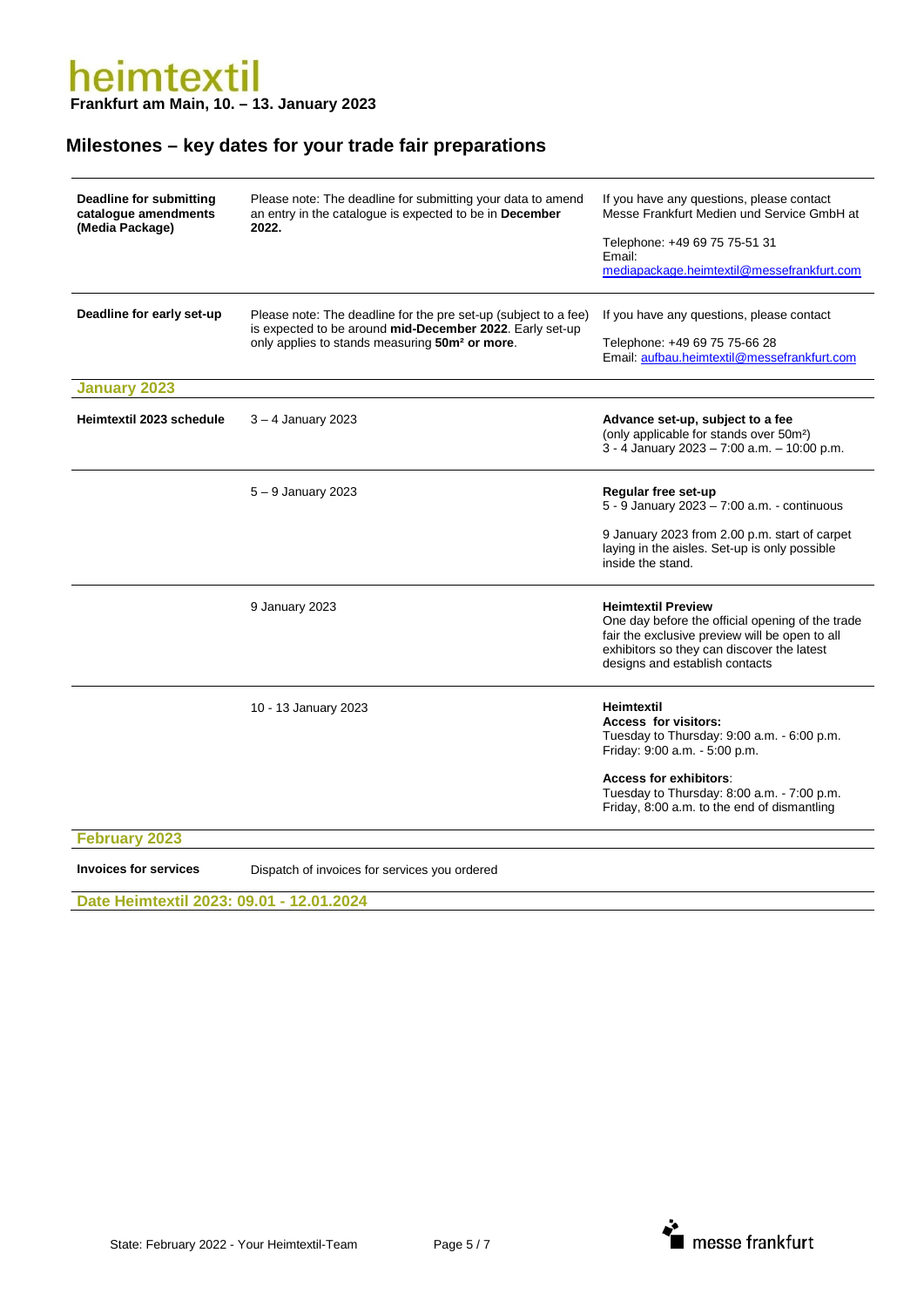| <b>Your personal contacts</b>                                                  |                                                                                                      |
|--------------------------------------------------------------------------------|------------------------------------------------------------------------------------------------------|
|                                                                                | <b>Show Directors</b>                                                                                |
| <b>Home textiles</b>                                                           | <b>Sabine Scharrer</b><br>Telephone: +49 69 75 75-60 96<br>Email: sabine.scharrer@messefrankfurt.com |
| <b>Household textiles</b>                                                      | <b>Meike Kern</b><br>Telephone: +49 69 75 75-52 66<br>Email: meike.kern@messefrankfurt.com           |
|                                                                                | <b>Sales Manager</b>                                                                                 |
| Hall 4.0 / 4.1 / 4.2<br>Decorative & Furniture Fabrics                         | Sandra Neumann<br>Telephone: +49 69 75 75-64 26<br>Email: sandra.neumann@messefrankfurt.com          |
| Hall 6.0 / 6.2<br>Asian Selection                                              | <b>Sabine Voigt</b><br>Telephone: +49 69 75 75-55 58<br>Email: sabine.voigt@messefrankfurt.com       |
| <b>Hall 6.1</b><br>Asian Excellence                                            | Verena Beck<br>Telephone: +49 69 75 75-58 59<br>Email: verena.beck@messefrankfurt.com                |
| <b>Hall 8.0</b><br>Window & Interior Decoration /<br><b>Textile Technology</b> | <b>Petra Mertens</b><br>Telephone: +49 69 75 75-54 10<br>Email: petra.mertens@messefrankfurt.com     |
| <b>Hall 9.0</b><br><b>Wall Decoration</b>                                      | <b>Verena Beck</b><br>Telephone: +49 69 75 75-58 59<br>Email: verena.beck@messefrankfurt.com         |
| <b>Hall 9.0</b><br><b>Textile Design</b>                                       | <b>Petra Hauschild</b><br>Telephone: +49 69 75 75-64 16<br>Email: petra.hauschild@messefrankfurt.com |
| Hall 10.0 / 10.1 / 10.3<br><b>Asian Selection</b>                              | Stella-Maria Mai<br>Telephone: +49 69 75 75-60 31<br>Email: stella-maria.mai@messefrankfurt.com      |
| <b>Hall 10.2</b><br>Asian Excellence                                           | Stella-Maria Mai<br>Telephone: +49 69 75 75-60 31<br>Email: stella-maria.mai@messefrankfurt.com      |
| <b>Hall 11.0</b><br>Beautiful Living (Brands & Private Label) /<br>Media       | <b>Olga Drexler</b><br>Telephone: +49 69 75 75-63 70<br>Email: olga.drexler@messefrankfurt.com       |
| <b>Hall 11.1</b><br><b>Smart Bedding</b>                                       | <b>Olga Drexler</b><br>Telephone: +49 69 75 75-63 70<br>Email: olga.drexler@messefrankfurt.com       |
| <b>Hall 12.0</b><br>Bed & Bath Fashion (Brands)                                | Lisa Latin<br>Telephone: +49 69 75 75-66 65<br>Email: lisa.latin@messefrankfurt.com                  |
|                                                                                |                                                                                                      |